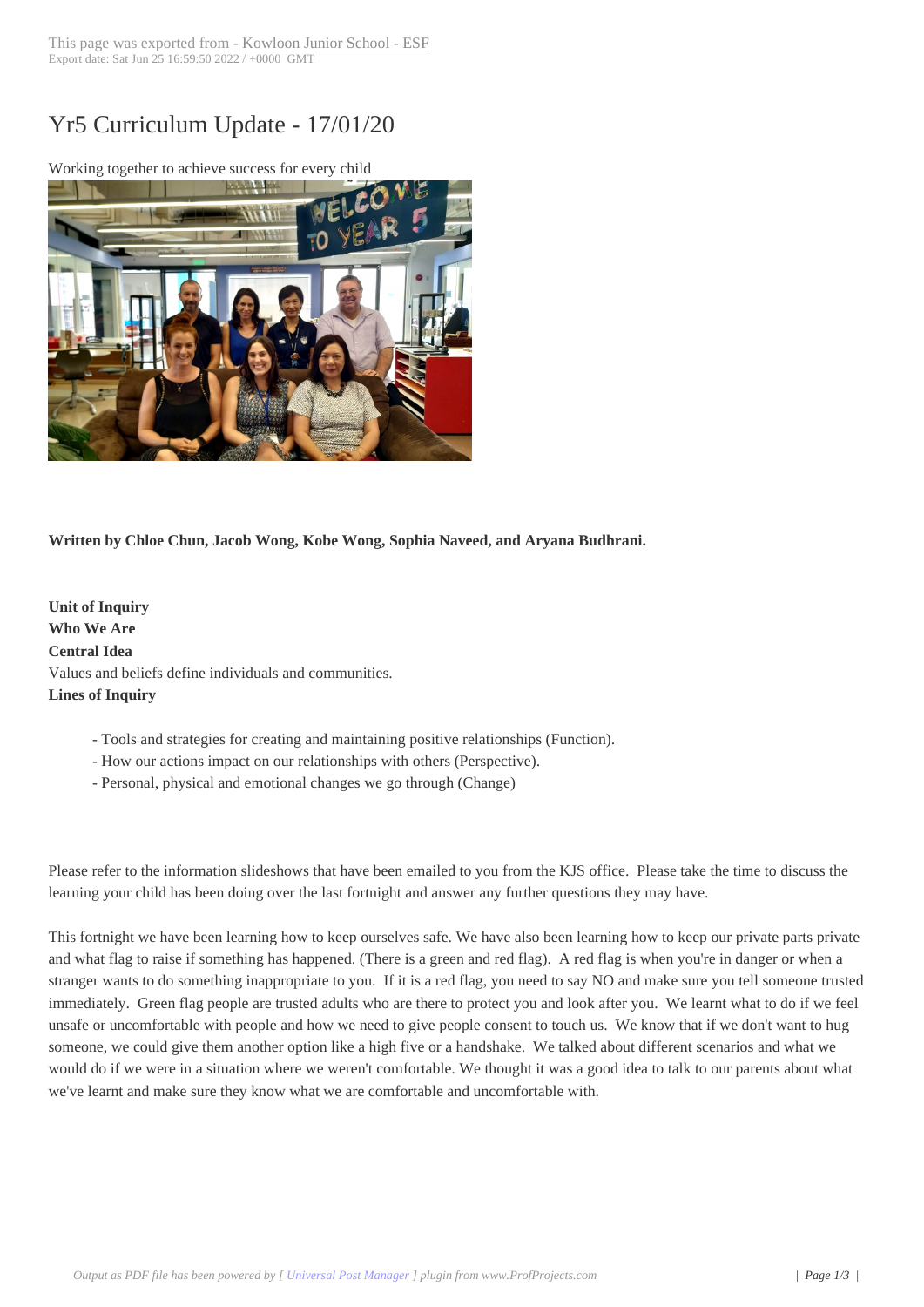## **The PANTS rules P** RIVATES ARE PRIVATE LWAYS REMEMBER YOUR BODY BELONGS TO YOU NO MEANS NO **TALK ABOUT SECRETS** THAT UPSET YOU PEAK UP, SOMEONE CAN HELP

In literacy, we are continuing to develop our skills of inferencing. Inferring is basically using the clues in what you are reading to find answers that aren't specifically given. It's like making an educated guess.

We have working on our own writing targets and doing creative writing to get better at our targets.

## **Maths**

In Maths we continue to learn how to solve equations using the four operations (addition, subtraction, multiplication and division) with the main focus on multiplication and division. We are learning how multiplication and division relate and how multiplication can help us solve division equations easier.

We have also been learning about time. We are learning to:

 Read, write and compare 12 and 24 hour time systems and convert between them

 Connect 12 and 24 hour time to timetables

 Solve problems involving difference in time

We have looked at how an analogue clock works and the parts, purposes and complexities of a clock. We have shared what we know about 12 hour time and how it connects to 24 hour time.

Kind regards,

The Year 5 team